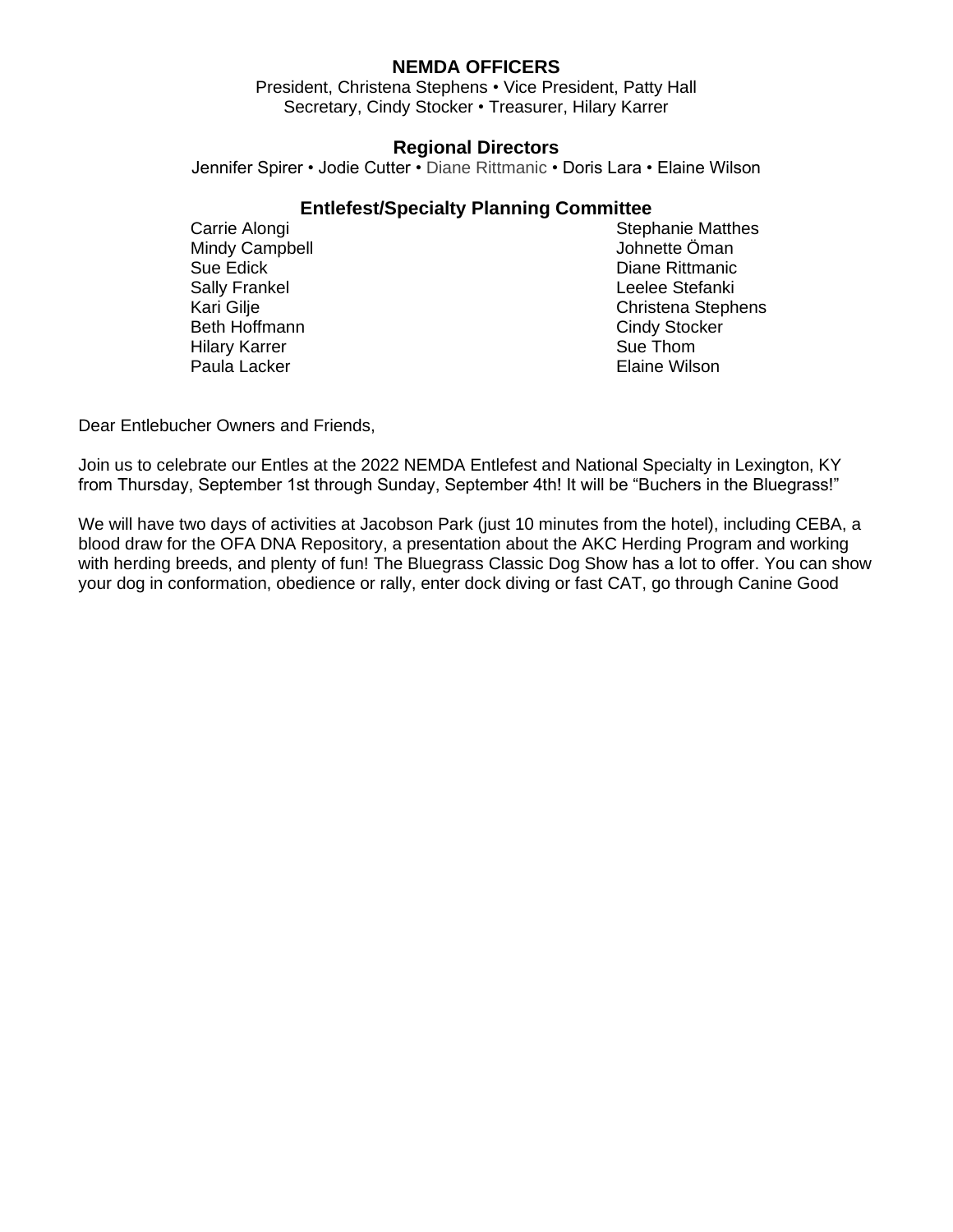# **Overview & Locations of Entlefest Activities**

#### **Locations**

Here is a list of locations and their addresses for various Entlefest activities:

Jacobson Park Shelter # 4 - [https://parks.lexington.gov](https://parks.lexington.gov/)  4001 Athens Boonesboro Rd., Lexington, KY 40509

Kentucky Horse Park - AllTech Arena - <https://kyhorsepark.com/> 4001 Iron Works Pkwy. Lexington, KY 40511 (859) 233-4303

Host Hotel: Hyatt Place - <https://www.hyatt.com/en-US/hotel/kentucky/hyatt-place-lexington/lexzl> 2001 Bryant Rd. Lexington, KY 40509 (859) 296-0091

Banquet: Malone's Prime Events and Receptions - <https://bluegrasshospitality.com/> 3373 Tates Creek Rd. Lexington, KY 40502 (859) 977-2600

# **Thursday, September 1**

#### **Jacobson Park will be the location for all of Thursday's activities**

4002 Athens Boonesboro Rd., Lexington, KY 40509 [https://parks.lexington.gov](https://parks.lexington.gov/)

#### **Educational Activities**

AKC Herding Judge Sharol Hathaway will give a presentation about the AKC Herding Program and working with herding breeds. A second presentation, an introduction to Treibball, is also in the works!

#### **Lunch provided**

We will have a cookout at the park with burgers and bratwurst.

#### **Blood Draw for Research on Inherited Diseases**

NEMDA is collaborating with the Entlebucher Preservation Foundation again this year to host a blood draw event. The samples will be sent to the OFA CHIC DNA Repository. These samples can be used in future research and testing aimed at reducing the incidence of inherited disease in Entlebucher Mountain Dogs. If the OFA does not already have your dog's sample, this is the perfect time for you to add it to this important research resource. We will have a veterinary technician on site to draw blood samples. There is no cost to you. Expenses will be covered by NEMDA and EPF.

#### **CEBA Set Up!**

Join us and help us set up for CEBA!

#### **Dinner on your own**

There are plenty of restaurants near the hotel - here are just a few of the choices within walking distance. All three have dog-friendly patio seating.

Double Dogs - <https://doubledogs.biz/lexington/> 1916 Justice Drive American fare

Drake's Hamburg - <https://drakescomeplay.com/drakes-hamburg/> 1880 Pleasant Ridge Drive Brew pub - burgers, salads, beer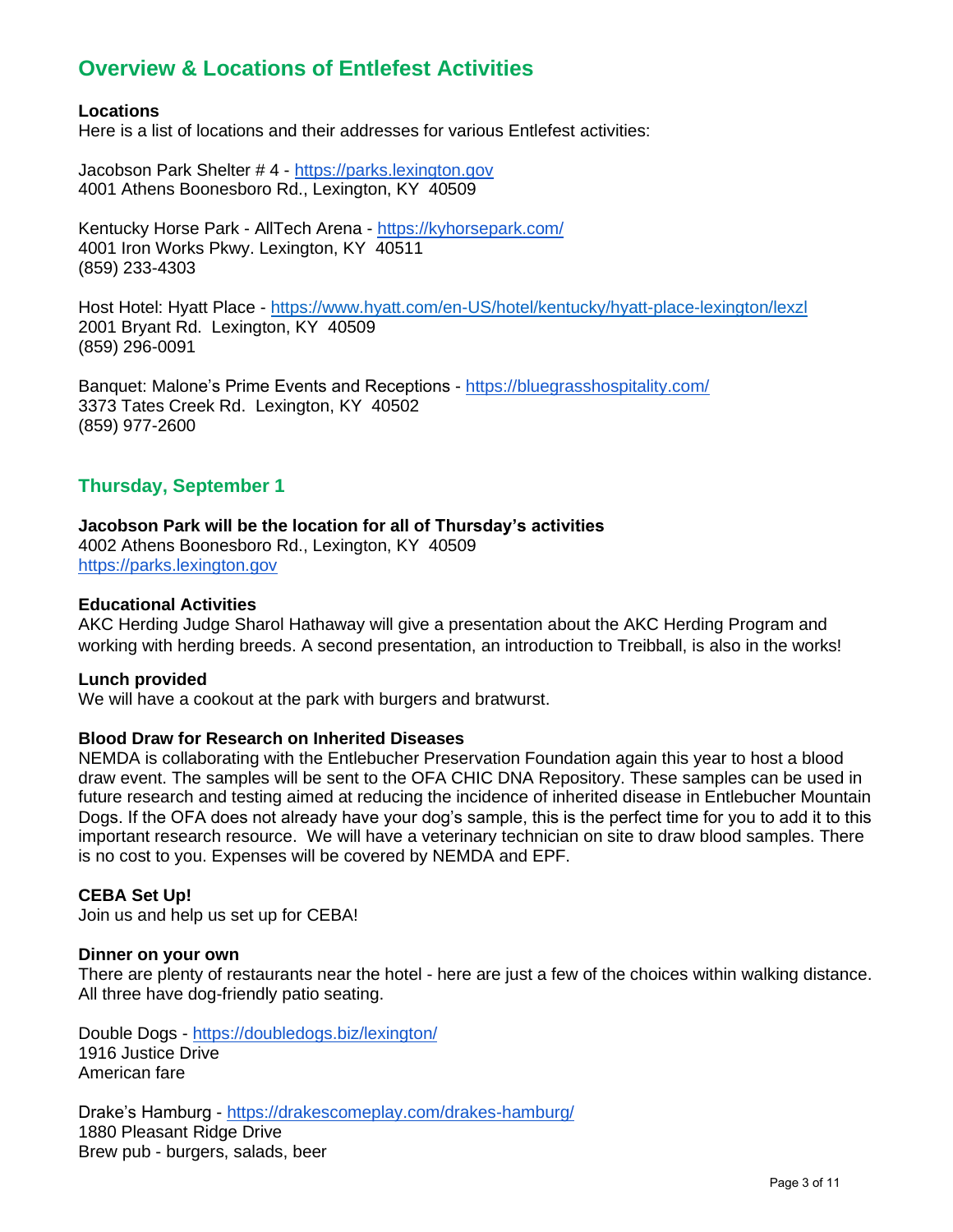# **Friday, September 2**

#### **CEBA Temperament & Conformation Evaluation**

The Comprehensive Entlebucher Breed Assessment (CEBA) is for any NEMDA member who would like to learn how their Entle compares to the NEMDA breed standard in both temperament and conformation. Come away from the evaluations with a customized profile of your dog's behavioral traits and structural characteristics. For more information see page 9.

Can you help with CEBA? Join us Friday morning with family or spouse as a CEBA volunteer! Volunteering for CEBA is fun in two ways: It is a great chance to see the commonalities and differences of typical Entles as they respond in a variety of situations, and a chance to mingle with fellow members with a purpose. Should this be your first time to volunteer, don't worry, we're all learning and training together. Our CEBA crew will provide any guidance needed for the friendly strangers (10) and the stimulus exercises.

#### **Lunch (included with registration; right after CEBA)**

Combo half sandwich and salad, or a full salad with breadsticks, plus a dessert. You will receive an email to make your selection through the NEMDA website after you have registered for Entlefest.

#### **Breeders' Roundtable**

Join us for an informal gathering to discuss breeding and breeder related topics. If you aren't a breeder, but are interested in becoming one, or just plain interested in learning more about breeding, you are welcome to join in. There's no cost. Bring your own snacks and beverages. Dogs allowed only if they do not disrupt conversations. Questions should be sent in advance to Johnette Oman at [midgardentles@gmail.com.](mailto:midgardentles@gmail.com)

#### **Annual General Meeting**

Join us for NEMDA's Annual General Meeting. The meeting will be held at the Hyatt Hotel, followed by the auction and a casual dinner. There will be a short presentation of the past year's accomplishments and discussion of impact actions, followed by open discussion opportunities. Even if you can't join us for dinner, please feel free to attend the meeting and auction (no cost).

#### **Auction**

The annual silent auction is always great fun! (There will also be a live auction for a few select items on Saturday at the banquet.) Come bid on a wide variety of items donated by NEMDA members to raise money for the organization. NEMDA will be able to accept cash, check or credit card payments. Have something to donate to the auction? Fill out the Auction Donation form here: [https://nemda.org/Entlefest-](https://nemda.org/Entlefest-Auction-Items-Donations-Form)[Auction-Items-Donations-Form](https://nemda.org/Entlefest-Auction-Items-Donations-Form)

#### **Dinner (included with registration)**

There will be pizza and salad at the hotel after the AGM.

### **Saturday, September 3**

**National Specialty – Kentucky Horse Park/AllTech Arena - in conjunction with the Bluegrass Classic Dog Show** [https://bgclassic.org](https://bgclassic.org/)

Go to the MB-F/Infodog website for the Premium List and registration: [https://infodog.com/show/club\\_page.htm?ev=2022039106](https://infodog.com/show/club_page.htm?ev=2022039106)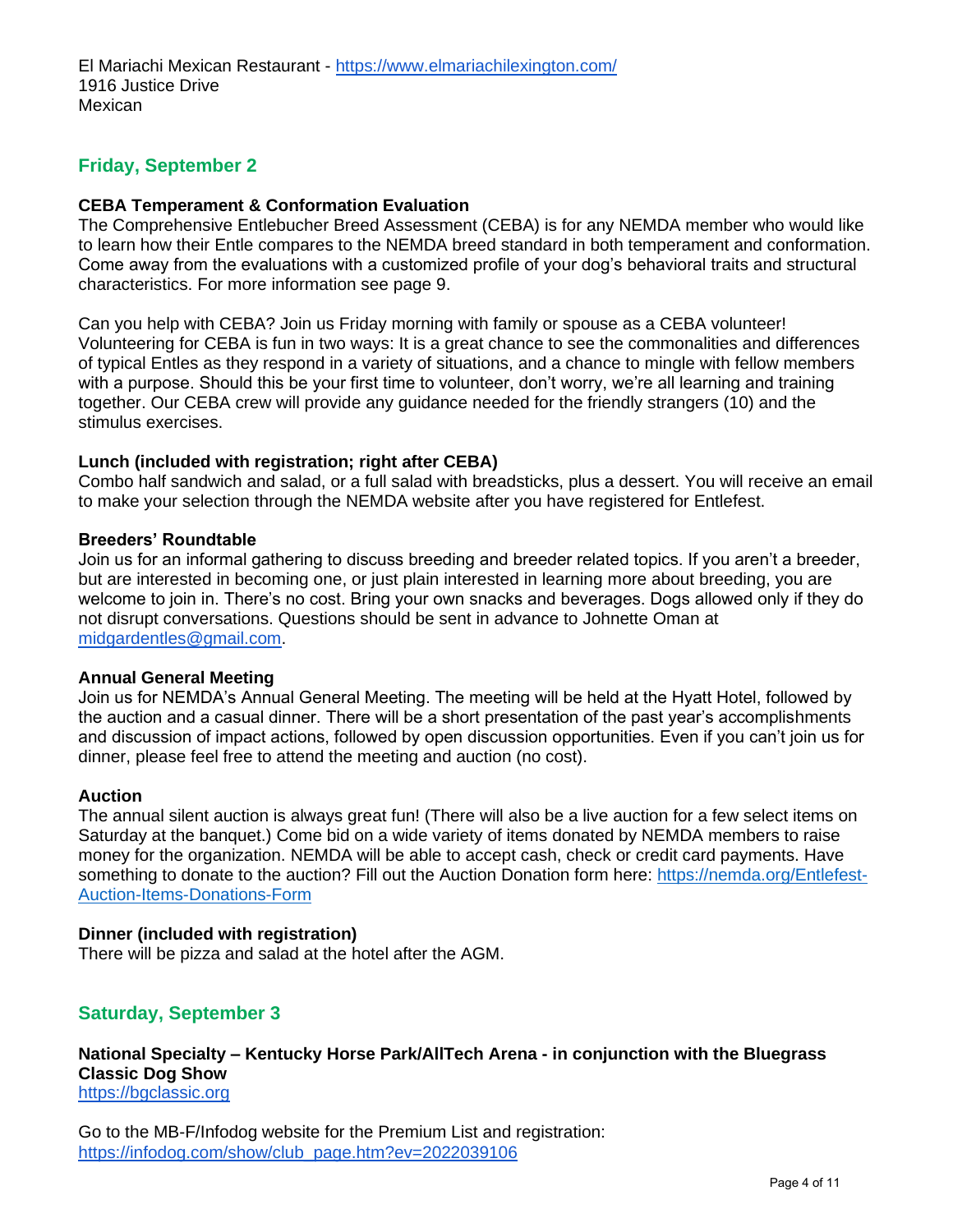Entry deadline: August 17, 2022

NOTE: Premium for our designated specialty should be listed on the Infodog website soon.

Not showing? Watch your fellow NEMDA members showing their Entles! Check out the fantastic vendors with all sorts of great dog-related merchandise. Try out dock diving or Fast CAT or go through certification for Canine Good Citizen (CGC) or Farm Dog! The show will also have an eye clinic - so you can get your dog's eyes checked!

#### **Banquet & Live Auction - Malone's Prime Events and Receptions - 7:00pm**

[bluegrasshospitality.com](http://bluegrasshospitality.com/) 859-977-2602 3373 Tates Creek Rd., Lexington, KY 40502 In Lansdowne Shoppes

Please join us Saturday night for a delicious dinner at Malone's Prime Events and Receptions. For \$60 enjoy the Secretariat Dinner, which includes an appetizer, salad, dinner rolls, your choice of entrée, vegetables, potatoes, and dessert. Gluten free and vegetarian options are available. Coffee, tea, and Pepsi beverages are included, alcoholic beverages will be available at the cash bar. NOTE: Be sure to list any dietary restrictions when registering.

After dinner, participate in the always spirited, and often hilarious, live auction.

# **Sunday, September 4**

#### **Red River Gorge Hike**

Come out and enjoy the beauty of Kentucky's Red River Gorge, part of the expansive Daniel Boone National Forest. The area is a National Natural Landmark, a benchmark of significant ecological features in the United States. "The Red" is known for its sandstone arches, natural bridges, waterfalls, and jagged cliffs all within the geological area's 29,000 acres. It has the largest collection of freestanding arches east of the Rocky Mountains.

We will drive out to the area, near Stanton, KY. There are many different dog friendly trails (leashes required). People can divide into groups and choose a hike based on the length and challenge level desired. <http://www.redrivergorge.com/red-river-gorge-kentucky/>

### **Other Activities to Choose From**

There are a variety of other activities you can choose to do on Sunday, including horse farm tours, a retired thoroughbred racehorse farm, distillery tours, and more. See [https://nemda.org/Lexington-Places](https://nemda.org/Lexington-Places-of-Interest)[of-Interest.](https://nemda.org/Lexington-Places-of-Interest)

There is also an agility trial going on in Louisville on Sunday and Monday. It is a 60–90-minute drive from the hotel. The trial is put on by the Derby City Agility Association (DCAA). You can find out more a[t](http://www.louleesshelties.com/) [www.louleesshelties.com.](http://www.louleesshelties.com/) Entries open in July and it is a random draw.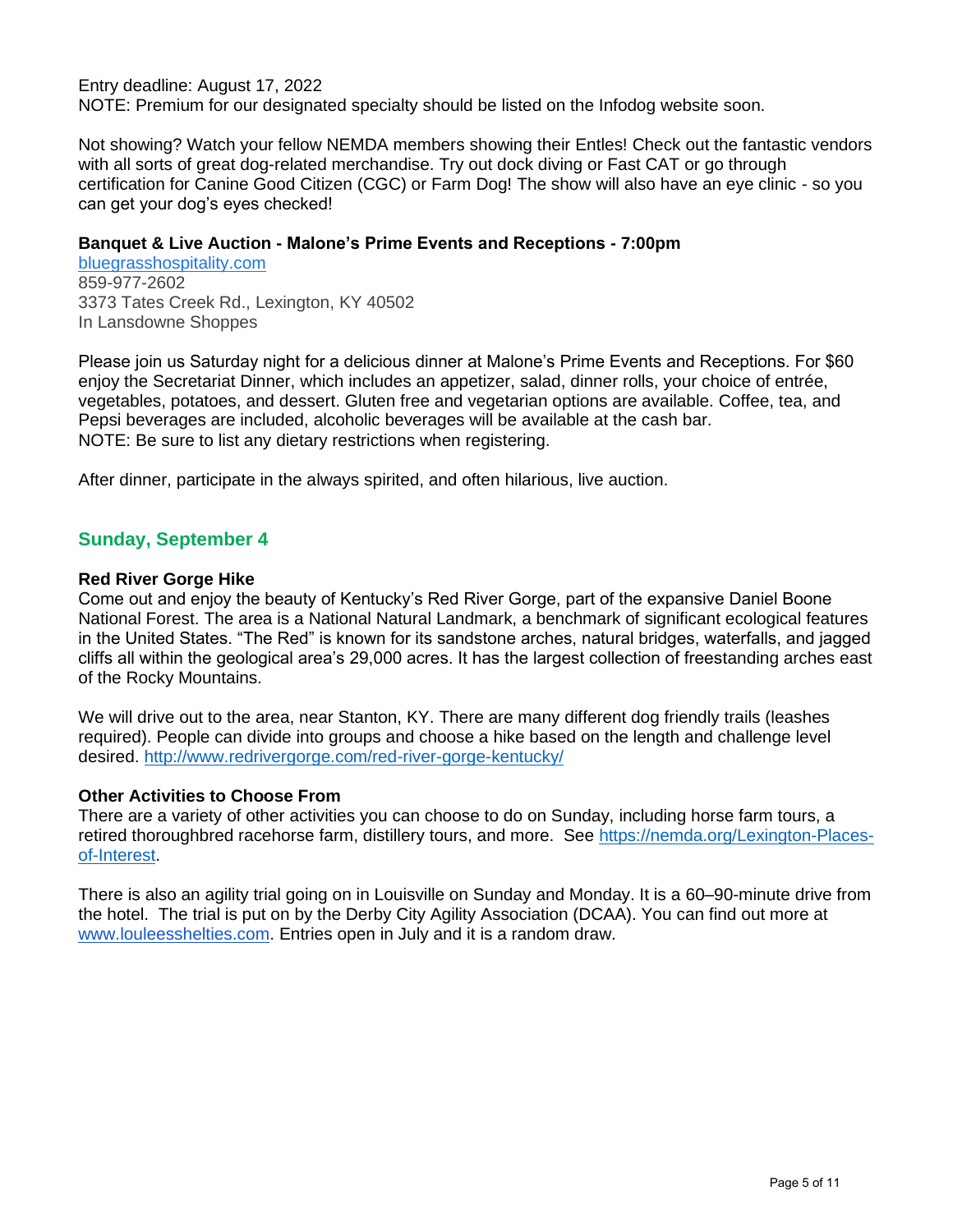# **Join Us for Lunch and a Presentation by Sharol Hathaway, AKC Herding Judge Thursday, September 1 - 10:00 am – noon Jacobson Park**

Our featured speaker is Sharol Hathaway, AKC Herding Judge and breeder of Belgian Tervurens.

Learn why herding breeds tend to be built the way they are and how the dog's structure relates to their ability to herd. You will also learn more about how herding builds the relationship between you and your dog and also between your dog and the livestock. Hear about three things you need in a herding dog.

Sharol will tell us about AKC's herding program – what it is, what to expect, how to earn titles and more. She will also discuss the herding instinct test and types of herding courses.

#### **There is no additional cost for lunch and this presentation – both are INCLUDED in your Entlefest registration!**

# **About Sharol Hathaway, High Reaches Belgian Tervuren**

Sharol has always had dogs in her life and has participated in tracking, agility, obedience and predominantly herding. In 1989 she obtained her first AKC Belgian Tervuren and her dog's breeder got her involved in herding. Eventually she acquired her own livestock, created a facility, developed a structured training program, and began breeding Tervurens. She has handled 14 AKC Herding Champions in 10 generations of her Belgian Tervuren breeding. Thirteen of these dogs were also conformation champions.

Sharol became an AKC herding judge in 2002. Her successful herding career has taken her across the country and to other parts of the world to judge and give clinics. She has organized countless ABTC National herding events and was instrumental in starting several herding clubs.

She has mentored and trained at least 4 AKC herding judges. She continues to give clinics and lessons and writes a herding column for the ABTC national magazine.

# **Other Information**

#### **Nearby Activities & Sightseeing**

For a list of activities, shopping, restaurants and more in and around Lexington, see the Visit Lexington website:<https://www.visitlex.com/>

### **Local Veterinary Clinic**

Brighton Animal Clinic <https://www.baclexington.com/> 1875 Pleasant Ridge Drive Lexington, KY 40509 Phone: 859-543-1583 (call or text) Hours: M-F 8am - 6pm Sat 8am - noon

### **Emergency Vet (near horse park)**

Central Kentucky Veterinary Center <https://centralkentuckyvet.com/> 111 Southgate Drive Georgetown, KY 40324 502-863-0868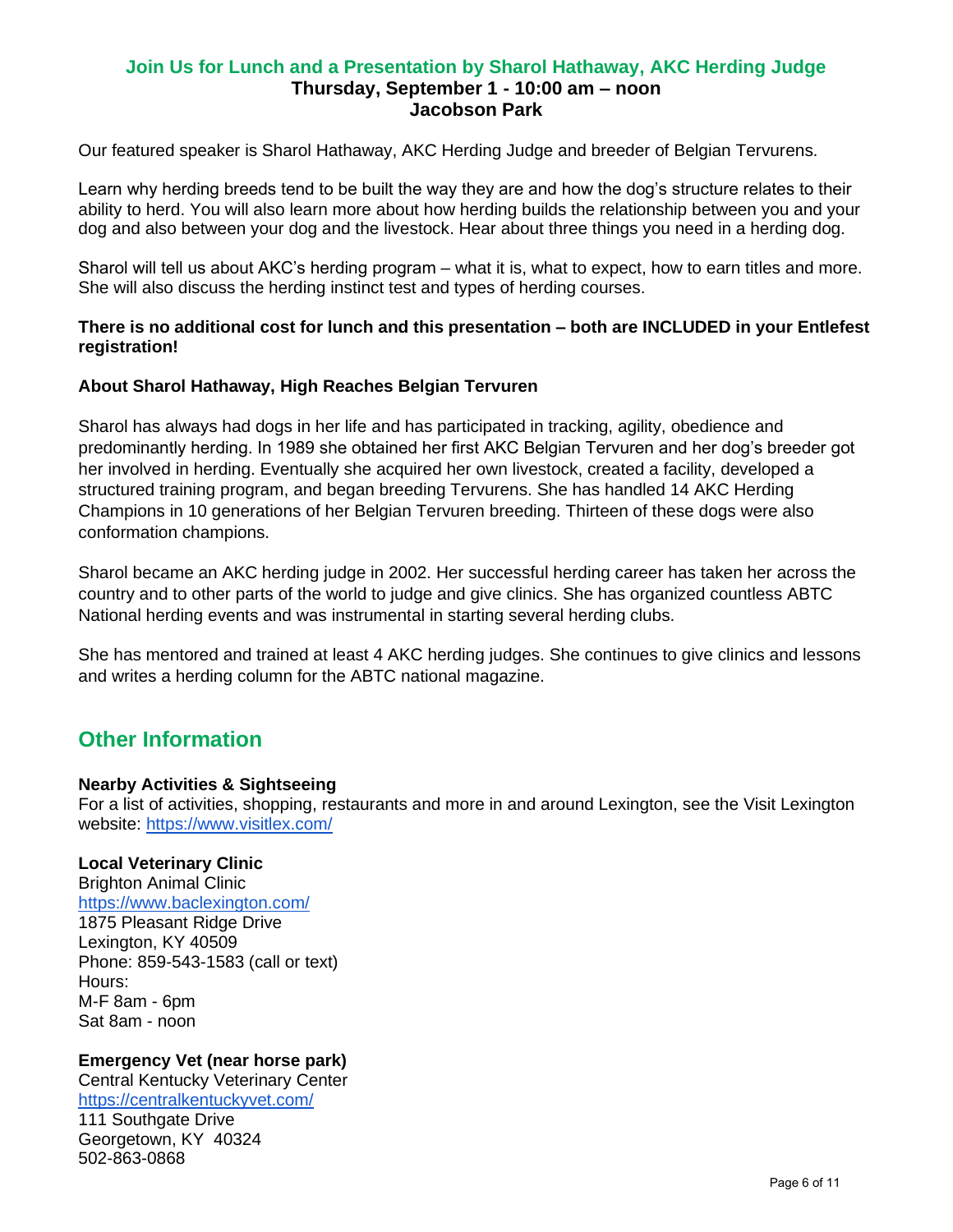# **Don't Miss Out! Lexington Entlefest T-Shirts!**

## **Orders due July 31! (same deadline as registration)**

This year we have some very special shirts! This year's NEMDA Entlefest and National Specialty logo features Lexington's hallmarks: horses, iconic fences, bluegrass, and bourbon! You may want more than one!



# **Moisture-wicking Unisex Short Sleeve Crew Neck Tee**

Lime Sherbet Green or Medium Gray Sizes S – 4XL - \$28 (no XS in this shirt)

|                               | S         | М         |           | XL        | 2XL       | 3XL       | 4XL       |
|-------------------------------|-----------|-----------|-----------|-----------|-----------|-----------|-----------|
| <b>Chest Width</b>            | 18        | 20        | 22        | 24        | 26        | 28        | 30        |
| Body Length at<br><b>Back</b> | 28        | 29        | 31        | 32        | 33        | 34        | 35        |
| Sleeve Length                 | 16<br>3/4 | 17<br>3/4 | 18<br>3/4 | 19<br>3/4 | 20<br>3/4 | 21<br>3/4 | 22<br>3/4 |





#### **Moisture-wicking Ladies Short Sleeve V-neck Tee**  Lime Sherbet Green or Medium Gray

Sizes XS - 4XL - \$28

A soft cotton hand feel joins Dry Zone® moisture-wicking technology for unbeatable comfort and performance. 4.5-ounce, 65/35 poly/cotton.

|                        | <b>XS</b> | S      | М    |        | XL    | XXL   | 3XL    | 4XL    |
|------------------------|-----------|--------|------|--------|-------|-------|--------|--------|
| Size                   | 2         | 4/6    | 8/10 | 12/14  | 16/18 | 20/22 | 24/26  | 28/30  |
| <b>Bust</b>            | 18        | 19     | 20   | 211/2  | 23    | 241/2 | 261/2  | 28 1/2 |
| Body Length<br>at Back | 25        | 251/2  | 26   | 27     | 28    | 29    | 29 1/2 | 30     |
| Sleeve Length          | 14        | 14 1/2 | 15   | 15 3/4 | 161/2 | 171/4 | 18     | 18 3/4 |



### **Ladies Cotton Blend Short Sleeve Crew Neck Tee**

Heather Gray (no green in this shirt) Sizes XS - 4XL - \$28

5.5-ounce, 50/50 poly/cotton.

|                         | <b>XS</b> | S     | м     |    | XL    | <b>XXL</b> | 3XL   | 4XL   |
|-------------------------|-----------|-------|-------|----|-------|------------|-------|-------|
| <b>Bust</b>             | 181/2     | 191/2 | 201/2 | 22 | 231/2 | 25         | 27    | 29    |
| Body Length             | 26        | 261/2 | 27    | 28 | 29    | 30         | 301/2 | 31    |
| Sleeve From<br>Shoulder | 141/2     | 15    | 151/2 | 16 | 161/2 | 17         | 171/2 | 171/2 |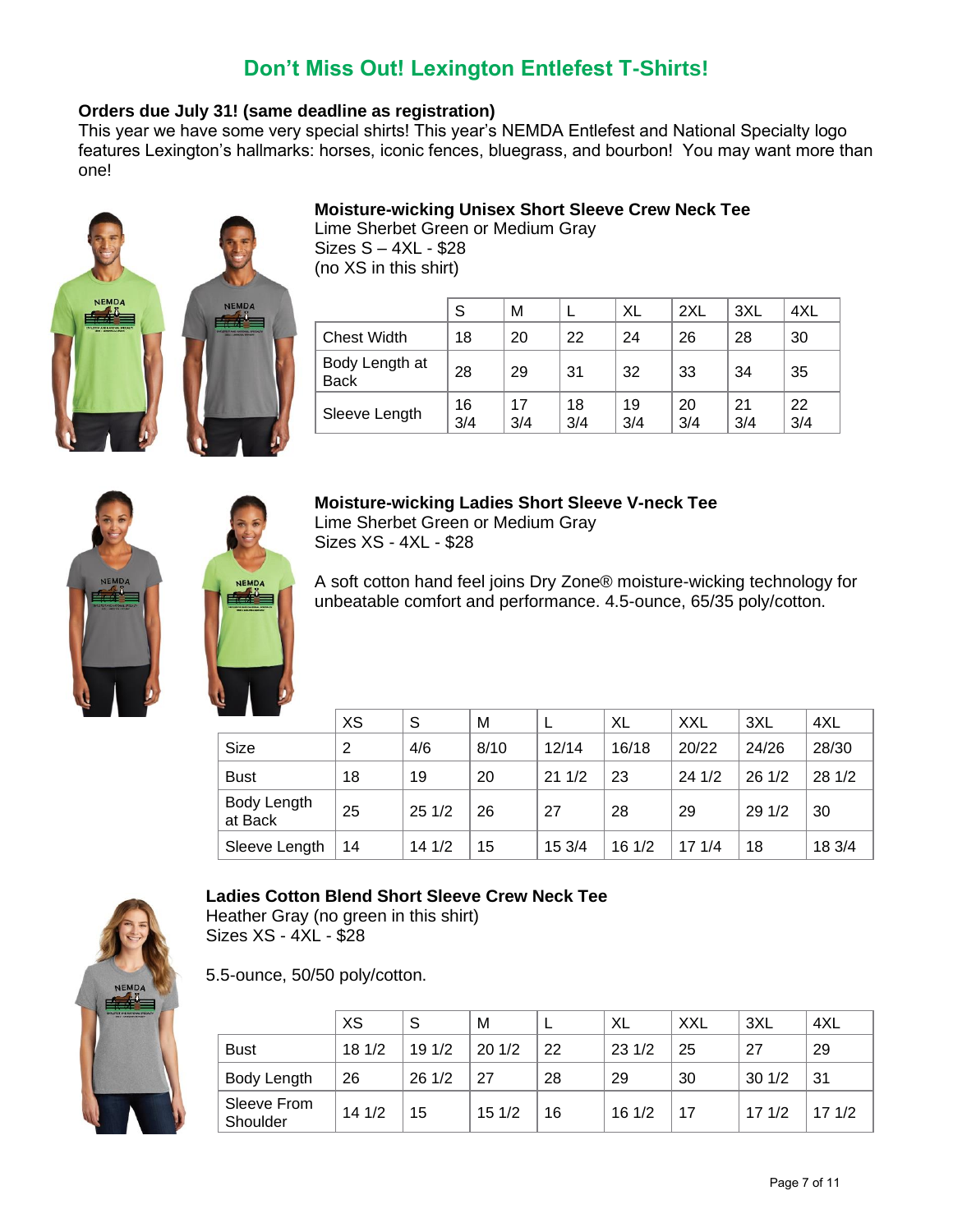# **GoDog Horse Toy**

Purchase this cute Go Dog Horse Toy when you register - the proceeds will benefit NEMDA's Rescue and Health & Genetics Committees. (Only at event pick up allowed; no shipping.) Cost: \$15

# **Lodging**

**Host Hotel: Hyatt Place Lexington**  <https://www.hyatt.com/en-US/hotel/kentucky/hyatt-place-lexington/lexzl> **2001 Bryant Rd, Lexington, KY 40509 859-296-0091**

A block of 40 rooms is set up for the nights of Tuesday, August 30 – Tuesday, September 6, 2022. You may use the booking link below or call the hotel. The cost of the rooms is \$105/night (plus tax) and includes breakfast. You have a choice of 1 king or 2 queen beds, and all rooms also have a pull-out sofa (double size). Parking is free. There is also a one-time \$75 pet fee, so please be sure to note if you are bringing your dog when making the reservation – that also really helps the hotel organize their inventory. Reservation deadline is August 10, 2022.

Other amenities/details: Refrigerator and coffee makers in the rooms Bar with some hot food downstairs "Galley kitchen" with grab and go food Adjoining rooms available by request at time of reservation 10 min. drive to Jacobson Park (Thurs & Fri activities) 20 min. drive to Kentucky Horse Park (Saturday - National Specialty) Numerous restaurants nearby

### **How to make reservations before 8-10-22:**

1. The BEST WAY is to use the link:

[https://www.hyatt.com/en-US/hotel/kentucky/hyatt-place-lexington/lexzl?corp\\_id=G-NEMD](https://www.hyatt.com/en-US/hotel/kentucky/hyatt-place-lexington/lexzl?corp_id=G-NEMD)

Once selected, the link will take you to the hotel website. **Input your arrival and departure dates** and click **Search**. The group code automatically populates and show's NEMDA's negotiated rate.

- 2. Go online to<https://www.hyatt.com/> and enter your reservation using G-NEMD as the group/corporate number.
- 3. Call 888-492-8847 (Hyatt Place Reservations) and request the Entlefest 2022 room block.

Pet Suites Hamburg - this is the facility 2 doors over from the hotel. You can reserve a daycare spot for your Entle if you wish to tour distilleries or the horse farms.

[https://hamburg.petsuitesofamerica.com/?\\_ga=2.41298210.1420902762.1649792402-](https://hamburg.petsuitesofamerica.com/?_ga=2.41298210.1420902762.1649792402-1180060521.1649792402) [1180060521.1649792402](https://hamburg.petsuitesofamerica.com/?_ga=2.41298210.1420902762.1649792402-1180060521.1649792402)

# **Donations**

**Specialty Prizes:** Make the Specialty even more "special" by helping our Awards Committee provide some great prizes! You can choose any amount to donate when you register. Suggested donation amounts are \$10 to \$50.

**Auction (including Silent Auction):** Donate an item, service or some funds to help make the Entlefest fundraiser a success! You can choose an amount to donate when you register if you want to give cash or donate items or services by completing the form here: [https://nemda.org/Entlefest-Auction-Items-](https://nemda.org/Entlefest-Auction-Items-Donations-Form)[Donations-Form.](https://nemda.org/Entlefest-Auction-Items-Donations-Form) NOTE: The mailing deadline for donations is August 1, 2022.

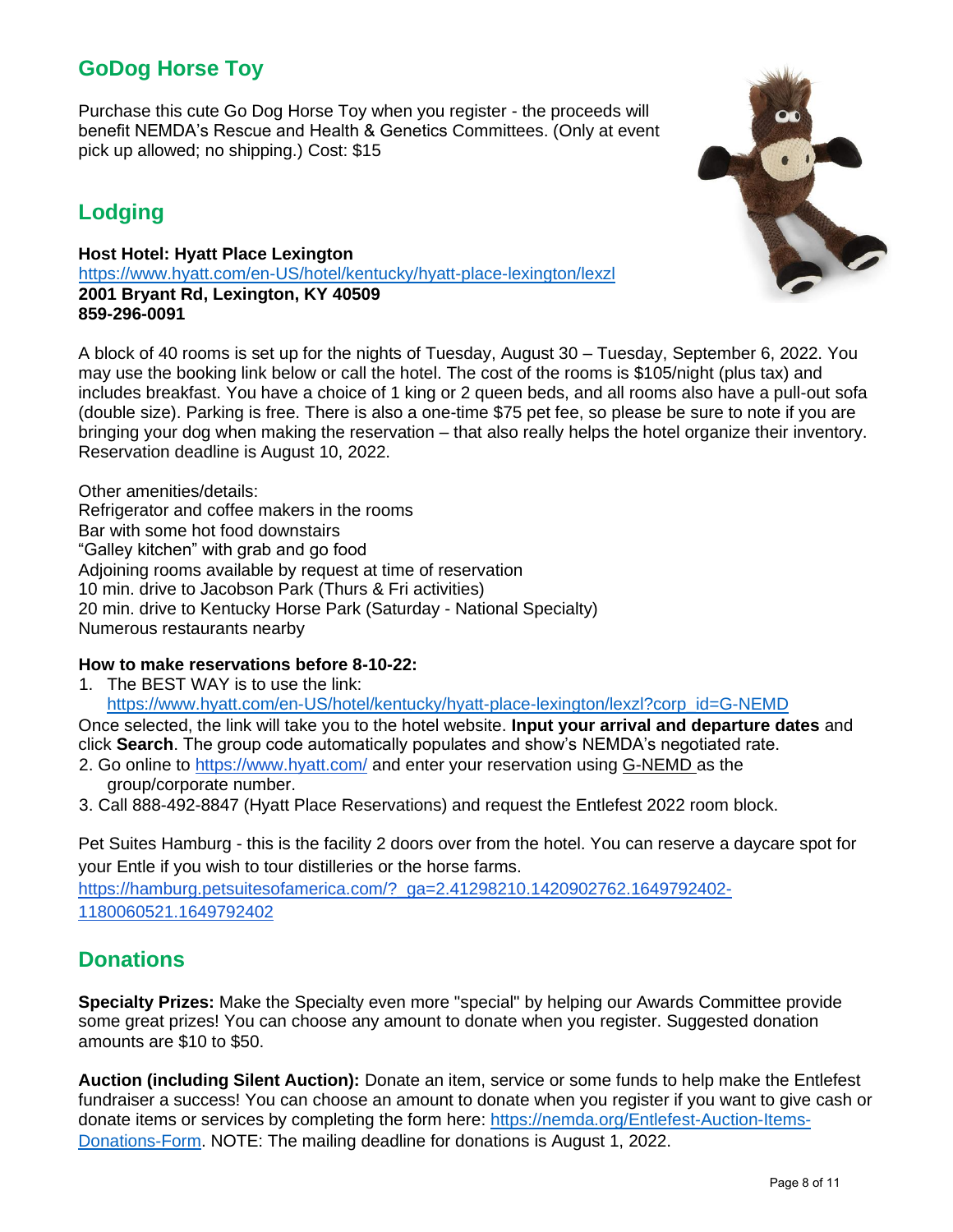

# **Join us! Friday, September 2, 2022**

# **Become part of CEBA's legacy! It's fun and rewarding!!**



# **Comprehensive Breed Assessment Evaluation – \$50**

Come join the FUN!! Be one of ten NEMDA dog and owner teams to participate in CEBA this year at Jacobson Park. You will learn in a relaxed and noncompetitive atmosphere what makes your Entle unique! This year we are offering the temperament and conformation portions as a package, so everyone can take part in both.

# **Temperament Details**

Evaluators: Nancy Cheski and Vivian Moran, along with NEMDA's CEBA crew, look forward to assisting you as you walk your Entle through a series of aptitude exercises designed to evaluate your dog's inherent qualities in nerve strength, sociability, play, prey, hunt, and defense drives. In addition, this process will provide an opportunity to assess your team's working relationship. After all dogs have completed the course, there will be time to discuss your team's unique qualities with Nancy and Vivian.

To participate in the CEBA Temperament Evaluation, you must:

- Dress your dog in a flat collar -- no special control devices, treats or toys can be used.
- Attend CEBA's "Walk the Course with the Evaluator"

### **Conformation Details**

Our team of AKC Conformation Judges will observe your Entle from the tip of its nose to the end of its tail, while you learn how your Entle compares to the Breed Standard. CEBA Conformation Judges Vicki Seiler-Cushman and Nancy Amburgey look forward to meeting you and your Entle and sharing their knowledge with you about your dog.

# **To participate in the CEBA Conformation Evaluation, PLEASE:**

- Dress your dog in a flat collar or show lead.
- Practice "stand for exam" with your dog. [Tips on How to Prepare for a Conformation Exam](https://dogcare.dailypuppy.com/teach-dog-show-dog-1678.html)
- Practice showing your dog's bite. Video Video [How to Show Your Dog's Bite](https://www.youtube.com/watch?v=HKQIydJ0EJA)
- Read and review the NEMDA Breed Standard. [Link to Entlebucher Breed Standard](https://nemda.org/Breed-Standard)

Note: We recommend that your Entle be at least 18 months old before participating in CEBA.

### **Register in advance to hold your evaluation spot. There will be no "day-of" sign-ups.**

Start time for briefing and walk through is 8:00am on Friday, September 2, 2022. Please arrive no later than 7:45am so we may start promptly at 8:00am. Complete your CEBA registration form on the NEMDA website. If you have any questions, please contact [CEBA@nemda.org.](mailto:CEBA@nemda.org)

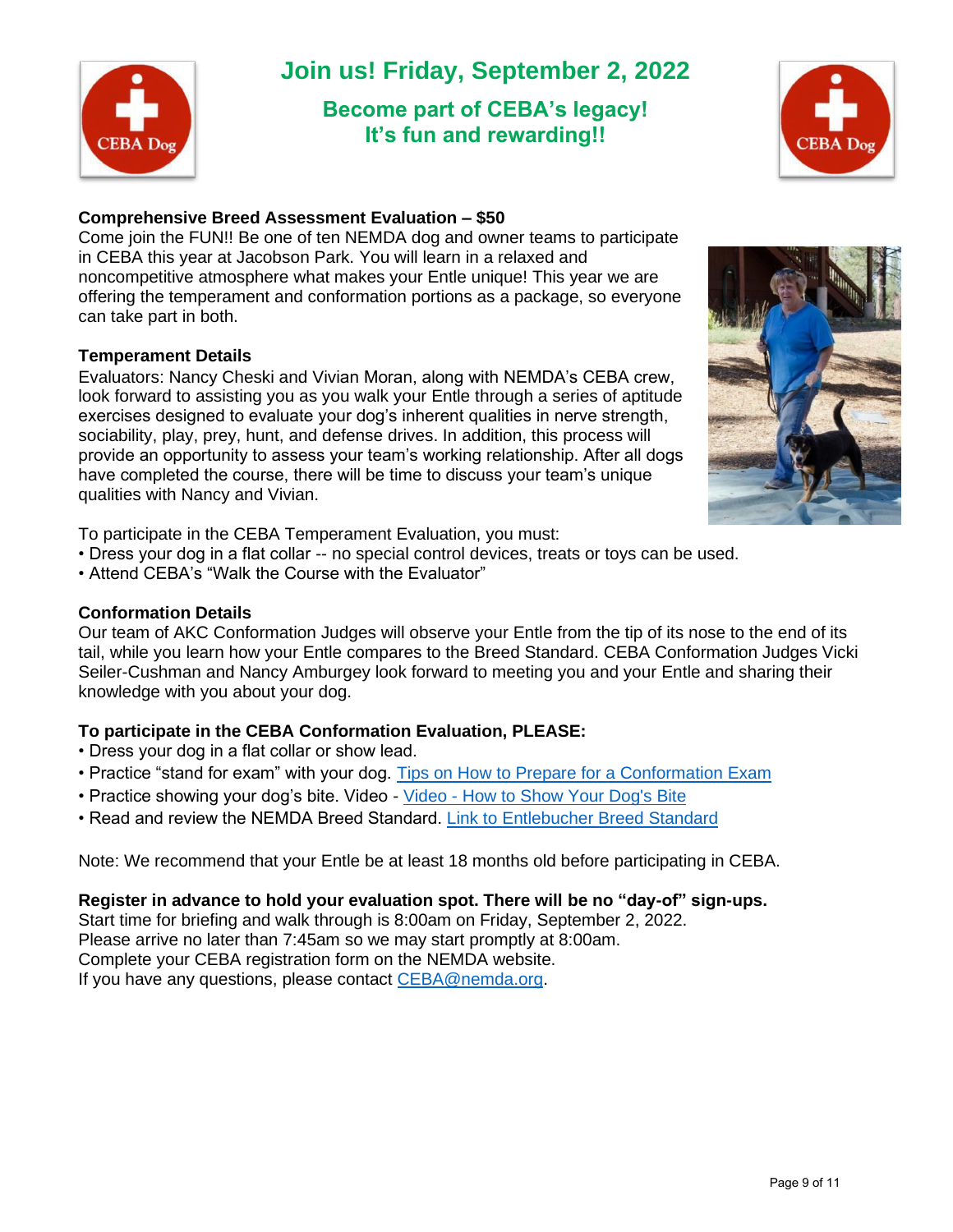# **What to Bring to Entlefest**

- x-pen and/or crate with shade cloth
- your Entle's favorite toy, food, and treats
- sunglasses, hat and sunscreen
- clothing for warm days and cool evenings
- hiking boots or sturdy trail shoes for Red River Gorge
- fanny pack or small backpack (and water bottle) for walks or hike
- water/food bowls
- poop bags
- insect repellant
- camera
- flashlight/head lamp
- flat collar for CEBA
- shade cloth & fan

### **Entlefest Etiquette**

Entlefest presents the opportunity to expose your dog to new situations in an atmosphere of friendliness and camaraderie with people who understand this breed! For many of us, this will be the first time our dogs have been on leash around a large number of enthusiastic dogs, so please exercise common sense. **Keep your attention on your dog at all times**, whether on or off leash. **Be a good neighbor by keeping a distance between your dog and others you haven't met.** 

**Don't let your dog rush up to another dog without warning.** People often exclaim, "Oh, don't worry. My dog likes everybody." That may be true, but the other dog may not like everybody. This is poor people and doggie etiquette. Keep your dog on a short leash. Before you closely approach another dog, ask the owner if it is OK. Don't force the dogs to meet face to face. Let them sniff one another. They usually do this side by side, focusing on rear ends. That's a doggie "nice to know you." If anyone growls, move your dog away firmly but don't jerk the dog back, as sudden movement may trigger the other dog to react defensively.

And please **keep a watchful eye on your dog's body language,** as that will tell you if they are out of their comfort zone. The same applies to dogs exhibiting dominant behavior. **If your dog seems uncomfortable**, try walking in circles until you can get your dog to walk by your side and **consider giving your dog a break** in its crate or x-pen. Have treats available to reward good behavior.

Stud dogs are often more territorial and dominant than neutered males. Stud owners should especially give wide berth to other stud dogs and not let their dogs loose. Pet owners should also watch the behavior of the nearby stud dogs. Some intact dogs do not like strange, even neutered dogs, to enter their personal space. Others are perfectly friendly.

**Crate your dog in a safe, shady, place with water available,** when you are busy at mealtime, etc. Your dog will welcome a chance to chill out. Being around so many other dogs for long stretches, even when they enjoy it, is stressful for dogs.

#### **While staying at your hotel:**

- Ask where to relieve and exercise your dog.
- Take plastic bags when you walk and clean up after your dog.
- Throw doggie poop bags in the hotel dumpster.

• **Crate your dog at all times in the room.** Don't leave your dog in the room alone at all if he or she barks when left alone. This is an annoyance to everyone.

### *Be a goodwill ambassador for traveling Entlebuchers!*